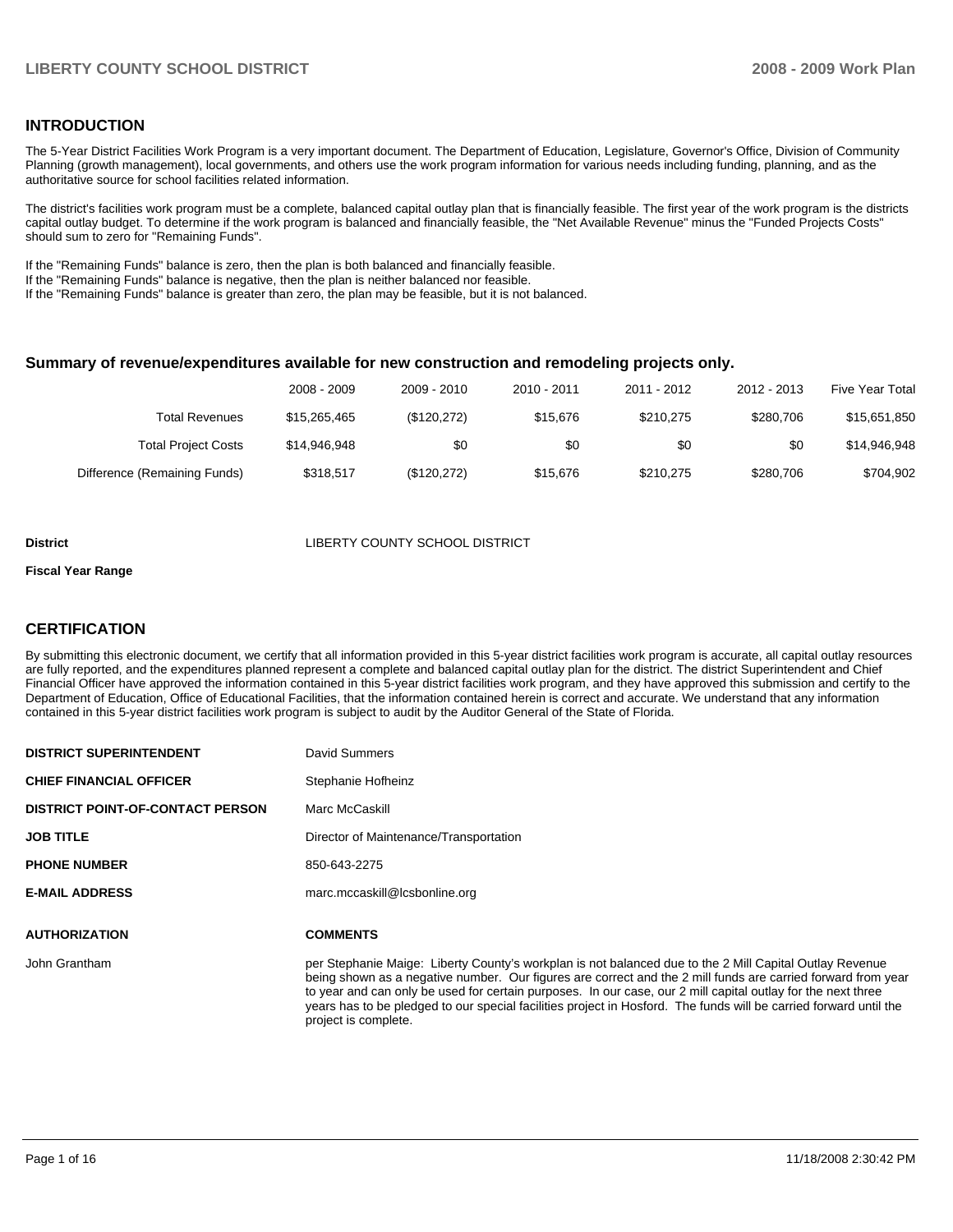# **Expenditures**

### **Expenditure for Maintenance, Repair and Renovation from 2-Mills and PECO**

Annually, prior to the adoption of the district school budget, each school board must prepare a tentative district facilities work program that includes a schedule of major repair and renovation projects necessary to maintain the educational and ancillary facilities of the district.

| Item                                                                                                                                                            | 2008 - 2009<br><b>Actual Budget</b> | 2009 - 2010<br>Projected | 2010 - 2011<br>Projected | 2011 - 2012<br>Projected | 2012 - 2013<br>Projected | <b>Total</b> |
|-----------------------------------------------------------------------------------------------------------------------------------------------------------------|-------------------------------------|--------------------------|--------------------------|--------------------------|--------------------------|--------------|
| <b>HVAC</b>                                                                                                                                                     | \$10,000                            | \$10,000                 | \$10,000                 | \$10,000                 | \$0                      | \$40,000     |
| Locations: BUS GARAGE, BUS GARAGE                                                                                                                               |                                     |                          |                          |                          |                          |              |
| Flooring                                                                                                                                                        | \$15,000                            | \$15,000                 | \$15,000                 | \$15,000                 | \$0                      | \$60,000     |
| Locations: LIBERTY SENIOR HIGH                                                                                                                                  |                                     |                          |                          |                          |                          |              |
| Roofing                                                                                                                                                         | \$20.000                            | \$20,000                 | \$20,000                 | \$20,000                 | \$0                      | \$80,000     |
| <b>LIBERTY SENIOR HIGH</b><br>Locations:                                                                                                                        |                                     |                          |                          |                          |                          |              |
| Safety to Life                                                                                                                                                  | \$25,000                            | \$25,000                 | \$25,000                 | \$25,000                 | \$0                      | \$100.000    |
| BUS GARAGE, HOSFORD ELEMENTARY JUNIOR HIGH, LIBERTY EDUCATION & ADMINISTRATIVE CENTER, LIBERTY SENIOR HIGH,<br>Locations:<br>LIBERTY SUPERINTENDENT'S OFFICE    |                                     |                          |                          |                          |                          |              |
| Fencing                                                                                                                                                         | \$0                                 | \$0                      | \$0                      | \$0                      | \$0                      | \$0          |
| Locations: No Locations for this expenditure.                                                                                                                   |                                     |                          |                          |                          |                          |              |
| Parking                                                                                                                                                         | \$0                                 | \$0                      | \$0                      | \$0                      | \$0                      | \$0          |
| Locations: No Locations for this expenditure.                                                                                                                   |                                     |                          |                          |                          |                          |              |
| Electrical                                                                                                                                                      | \$25,000                            | \$25,000                 | \$25,000                 | \$25,000                 | \$0                      | \$100,000    |
| BUS GARAGE, HOSFORD ELEMENTARY JUNIOR HIGH, LIBERTY EDUCATION & ADMINISTRATIVE CENTER, LIBERTY SENIOR HIGH,<br>Locations:<br>LIBERTY SUPERINTENDENT'S OFFICE    |                                     |                          |                          |                          |                          |              |
| Fire Alarm                                                                                                                                                      | \$16,000                            | \$16,000                 | \$16,000                 | \$16,000                 | \$0                      | \$64,000     |
| HOSFORD ELEMENTARY JUNIOR HIGH, LIBERTY EDUCATION & ADMINISTRATIVE CENTER, LIBERTY SENIOR HIGH, LIBERTY<br>Locations:<br>SUPERINTENDENT'S OFFICE                |                                     |                          |                          |                          |                          |              |
| Telephone/Intercom System                                                                                                                                       | \$20,000                            | \$20.000                 | \$20,000                 | \$20,000                 | \$0                      | \$80,000     |
| Locations: LIBERTY EDUCATION & ADMINISTRATIVE CENTER, LIBERTY SENIOR HIGH, W R TOLAR K-8                                                                        |                                     |                          |                          |                          |                          |              |
| <b>Closed Circuit Television</b>                                                                                                                                | \$0                                 | \$0                      | \$0                      | \$0                      | \$0                      | \$0          |
| Locations: No Locations for this expenditure.                                                                                                                   |                                     |                          |                          |                          |                          |              |
| Paint                                                                                                                                                           | \$2,000                             | \$0                      | \$0                      | \$3,000                  | \$0                      | \$5,000      |
| HOSFORD ELEMENTARY JUNIOR HIGH, LIBERTY EDUCATION & ADMINISTRATIVE CENTER, LIBERTY SENIOR HIGH, LIBERTY<br>Locations:<br>SUPERINTENDENT'S OFFICE, W R TOLAR K-8 |                                     |                          |                          |                          |                          |              |
| Maintenance/Repair                                                                                                                                              | \$0                                 | \$0                      | \$0                      | \$0                      | \$0                      | \$0          |
| Locations: No Locations for this expenditure.                                                                                                                   |                                     |                          |                          |                          |                          |              |
| <b>Sub Total:</b>                                                                                                                                               | \$133,000                           | \$131,000                | \$131,000                | \$134,000                | \$0                      | \$529,000    |

|  | I PECO<br>Maintenance<br><b>Expenditures</b><br>└─ | 4.664<br>\$94 | $, 3.684$ <sup>1</sup><br>1 1 0 | <b>AIPA</b><br>149<br>. ນ⊺ວ∠. | $\sim$ $\sim$<br>$\sim$<br>.<br>∸14امت<br>40.920 | .421<br>$\ddot{\phantom{1}}$<br>ა143 | \$647<br>--<br>.84 |
|--|----------------------------------------------------|---------------|---------------------------------|-------------------------------|--------------------------------------------------|--------------------------------------|--------------------|
|--|----------------------------------------------------|---------------|---------------------------------|-------------------------------|--------------------------------------------------|--------------------------------------|--------------------|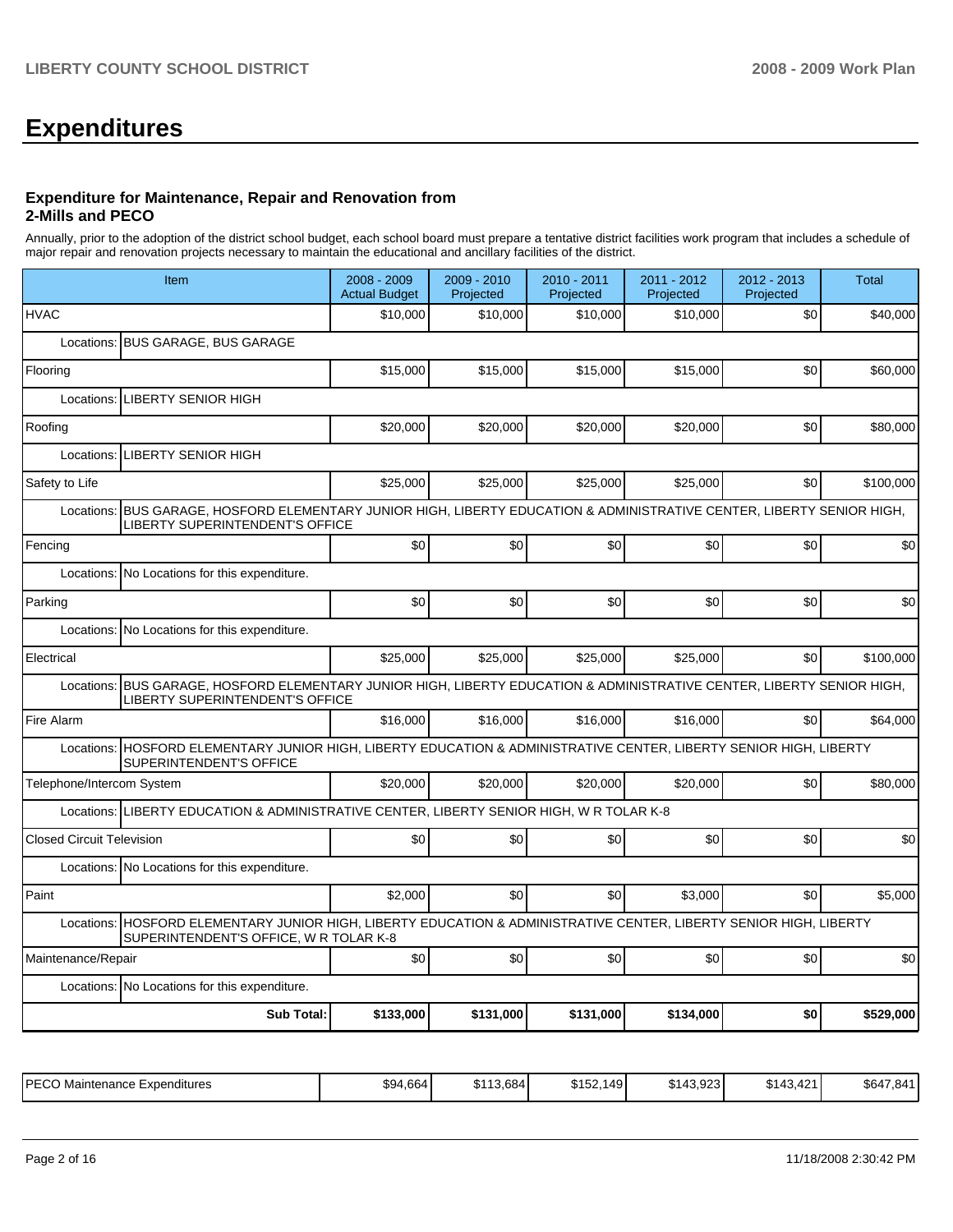| Two Mill Sub | 149)   | (S9.923)    | (S118.841) |
|--------------|--------|-------------|------------|
| \$38.336     | (0.01) | (\$143.421) |            |
| \$17         | .316 I | $\sqrt{2}$  |            |
| Total:       | ےد⊳    |             |            |

No items have been specified.

| Гоtal: | \$133,000 | .000 <sub>1</sub><br>せんつん<br>. . | .000<br>\$13' | 4.000<br><b>CA9</b> | \$0 | 29.000<br>\$529 |
|--------|-----------|----------------------------------|---------------|---------------------|-----|-----------------|

## **Local Two Mill Expenditure For Maintenance, Repair and Renovation**

Anticipated expenditures expected from local funding sources over the years covered by the current work plan.

| Item                                    | 2008 - 2009<br><b>Actual Budget</b> | $2009 - 2010$<br>Projected | 2010 - 2011<br>Projected | $2011 - 2012$<br>Projected | $2012 - 2013$<br>Projected | <b>Total</b> |
|-----------------------------------------|-------------------------------------|----------------------------|--------------------------|----------------------------|----------------------------|--------------|
| Remaining Maint and Repair from 2 Mills | \$38,336                            | \$17,316                   | (\$21,149)               | (\$9,923)                  | (\$143, 421)               | (\$118,841)  |
| Maintenance/Repair Salaries             | \$0                                 | \$0                        | \$0                      | \$0                        | \$0                        | \$0          |
| School Bus Purchases                    | \$110,000                           | \$115,000                  | \$120,000                | \$125,000                  | \$0                        | \$470,000    |
| <b>O</b> ther Vehicle Purchases         | \$0                                 | \$0                        | \$0                      | \$0                        | \$0                        | \$0          |
| Capital Outlay Equipment                | \$0                                 | \$0                        | \$0                      | \$0                        | \$0                        | \$0          |
| <b>Rent/Lease Payments</b>              | \$0                                 | \$0                        | \$0                      | \$0                        | \$0                        | \$0          |
| ICOP Debt Service                       | \$0                                 | \$0                        | \$0                      | \$0                        | \$0                        | \$0          |
| Rent/Lease Relocatables                 | \$0                                 | \$0                        | \$0                      | \$0                        | \$0                        | \$0          |
| Environmental Problems                  | \$0                                 | \$0                        | \$0                      | \$0                        | \$0                        | \$0          |
| s.1011.14 Debt Service                  | \$0                                 | \$0                        | \$0                      | \$0                        | \$0                        | \$0          |
| Special Facilities Account              | \$454,312                           | \$484,798                  | \$517,946                | \$559,495                  | \$602,423                  | \$2,618,974  |
| <b>Local Expenditure Totals:</b>        | \$602,648                           | \$617,114                  | \$616,797                | \$674,572                  | \$459,002                  | \$2,970,133  |

# **Revenue**

## **2 Mill Revenue Source**

Schedule of Estimated Capital Outlay Revenue from each currently approved source which is estimated to be available for expenditures on the projects included in the tentative district facilities work program. All amounts are NET after considering carryover balances, interest earned, new COP's, 1011.14 and 1011.15 loans, etc. Districts cannot use 2-Mill funds for salaries except for those explicitly associated with maintenance/repair projects. (1011.71 (5), F.S.)

| <b>Item</b>                                                                     | Fund | $2008 - 2009$<br><b>Actual Value</b> | $2009 - 2010$<br>Projected | $2010 - 2011$<br>Projected | 2011 - 2012<br>Projected | $2012 - 2013$<br>Projected | Total           |
|---------------------------------------------------------------------------------|------|--------------------------------------|----------------------------|----------------------------|--------------------------|----------------------------|-----------------|
| (1) Non-exempt property<br>lassessed valuation                                  |      | \$273,270,209                        | \$291,608,059              | \$311,546,332              | \$336,538,444            | \$362,359,991              | \$1,575,323,035 |
| (2) The Millege projected for<br>discretionary capital outlay per<br>ls.1011.71 |      | 1.75                                 | 1.75                       | 1.75                       | 1.75                     | 1.75                       |                 |
| (3) Full value of the 2-Mill<br>discretionary capital outlay per<br>ls.1011.71  |      | \$454,312                            | \$484,798                  | \$517,946                  | \$559,495                | \$602,423                  | \$2,618,974     |
| (4) Value of the portion of the 2-<br>Mills ACTUALLY levied                     | 370I | \$454,312                            | \$484,798                  | \$517.946                  | \$559,495                | \$602,423                  | \$2,618,974     |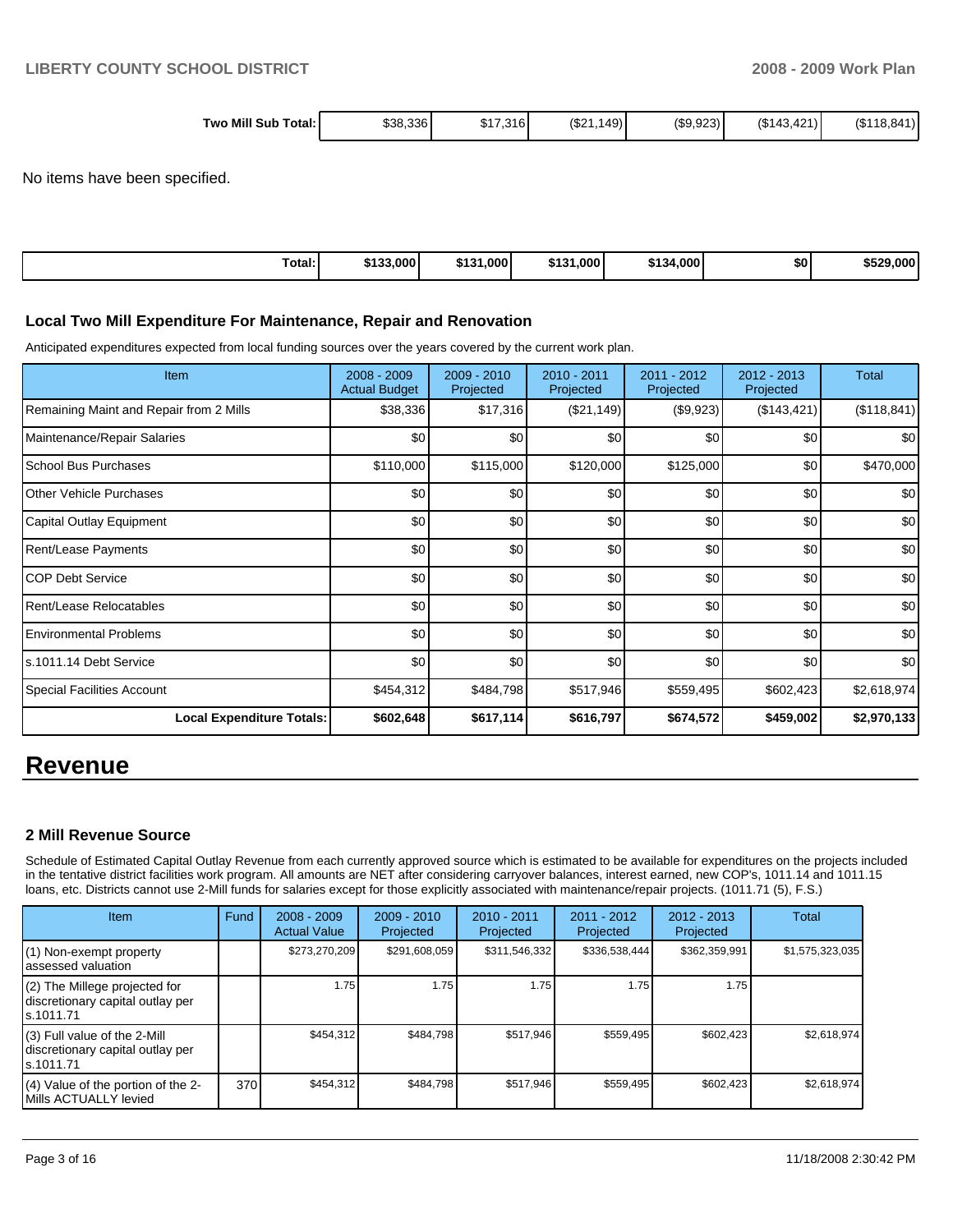| .<br>$- \cdot -$<br>15<br>$\overline{\phantom{a}}$<br>; (3) and<br>$\sim$<br><b>lines</b><br>14<br>Jitté<br>.<br>٠.<br>ີ | тn О<br>æи. | \$0 l | ጦጣ<br>w | ሶስ<br>JU. | ጦ<br>JU. | m c<br>w |
|--------------------------------------------------------------------------------------------------------------------------|-------------|-------|---------|-----------|----------|----------|

## **PECO Revenue Source**

The figure in the row designated "PECO Maintenance" will be subtracted from funds available for new construction because PECO maintenance dollars cannot be used for new construction.

| Item                                  | Fund | $2008 - 2009$<br><b>Actual Budget</b> | $2009 - 2010$<br>Projected | $2010 - 2011$<br>Projected | $2011 - 2012$<br>Projected | $2012 - 2013$<br>Projected | Total       |
|---------------------------------------|------|---------------------------------------|----------------------------|----------------------------|----------------------------|----------------------------|-------------|
| IPECO New Construction                | 340  | \$454.809                             | \$٥Ι                       | \$102.483                  | \$313.308                  | \$125.241                  | \$995,841   |
| <b>IPECO Maintenance Expenditures</b> |      | \$94.664                              | \$113,684                  | \$152.149                  | \$143.923                  | \$143.421                  | \$647,841   |
|                                       |      | \$549,473                             | \$113,684                  | \$254.632                  | \$457.231                  | \$268,662                  | \$1,643,682 |

## **CO & DS Revenue Source**

Revenue from Capital Outlay and Debt Service funds.

| Item                                               | Fund | $2008 - 2009$<br><b>Actual Budget</b> | $2009 - 2010$<br>Projected | $2010 - 2011$<br>Projected | 2011 - 2012<br>Projected | $2012 - 2013$<br>Projected | Total    |
|----------------------------------------------------|------|---------------------------------------|----------------------------|----------------------------|--------------------------|----------------------------|----------|
| ICO & DS Cash Flow-through<br><b>I</b> Distributed | 360  | \$10.983                              | \$10.983                   | \$10.983                   | \$10.983                 | \$10.983                   | \$54.915 |
| ICO & DS Interest on<br>Undistributed CO           | 360  | \$1.061                               | \$1,061                    | \$1,061                    | \$1,061                  | \$1,061                    | \$5,305  |
|                                                    |      | \$12,044                              | \$12,044                   | \$12.044                   | \$12,044                 | \$12.044                   | \$60,220 |

### **Fair Share Revenue Source**

All legally binding commitments for proportionate fair-share mitigation for impacts on public school facilities must be included in the 5-year district work program.

Nothing reported for this section.

## **Sales Surtax Referendum**

Specific information about any referendum for a 1-cent or ½-cent surtax referendum during the previous year.

**Did the school district hold a surtax referendum during the past fiscal year 2007 - 2008?** No

# **Additional Revenue Source**

Any additional revenue sources

| Item                                      | 2008 - 2009<br><b>Actual Value</b> | $2009 - 2010$<br>Projected | 2010 - 2011<br>Projected | 2011 - 2012<br>Projected | $2012 - 2013$<br>Projected | Total |
|-------------------------------------------|------------------------------------|----------------------------|--------------------------|--------------------------|----------------------------|-------|
| Proceeds from a s.1011.14/15 F.S. Loans I | ¢∩<br>υU                           | ¢Λ<br>υU                   | \$0                      | \$0                      | \$0                        | \$0   |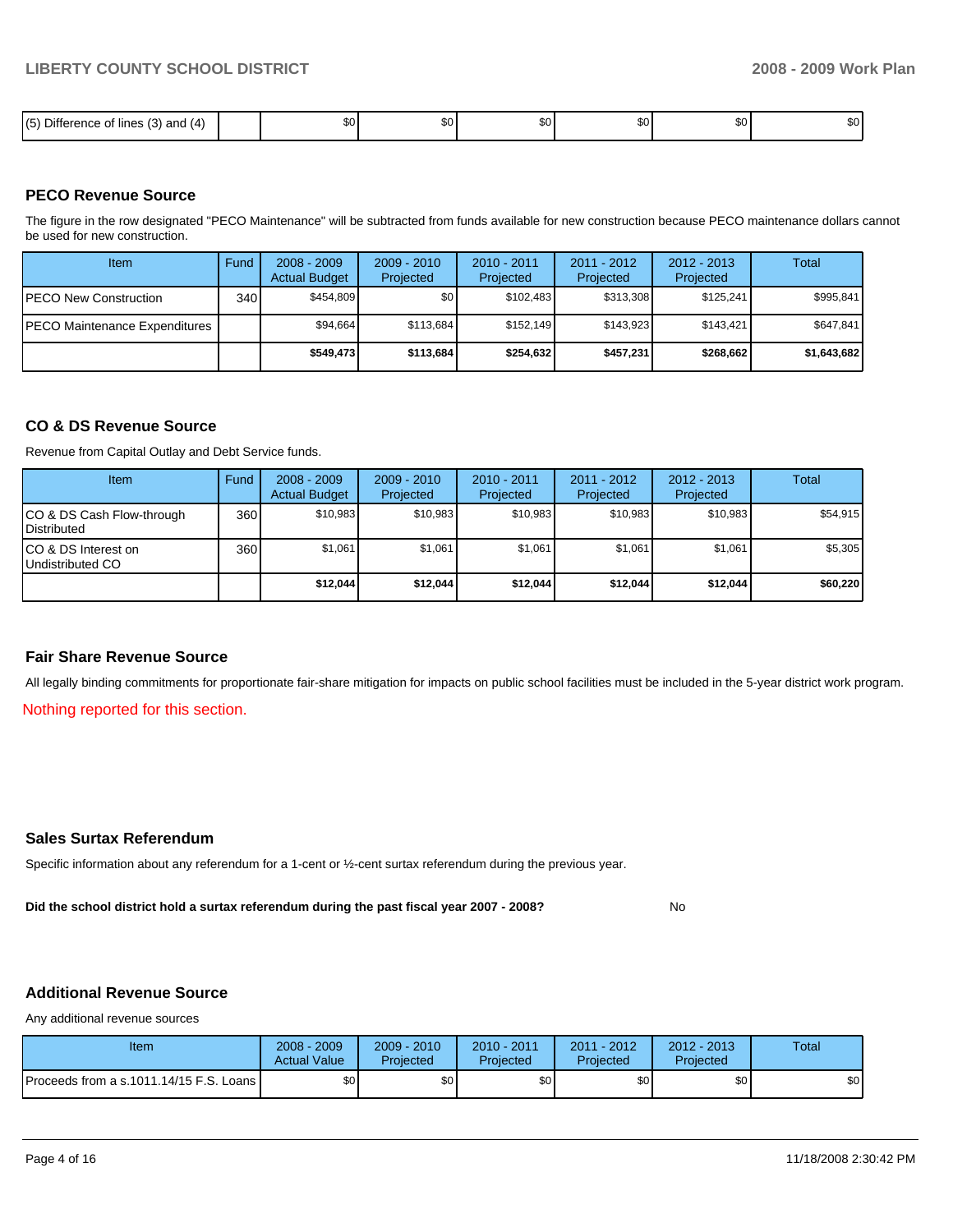# **LIBERTY COUNTY SCHOOL DISTRICT 2008 - 2009 Work Plan**

| District Bonds - Voted local bond<br>referendum proceeds per s.9, Art VII<br><b>State Constitution</b> | \$0          | \$0 | \$0 | \$0 | \$0 | \$0          |
|--------------------------------------------------------------------------------------------------------|--------------|-----|-----|-----|-----|--------------|
| Proceeds from Special Act Bonds                                                                        | \$0          | \$0 | \$0 | \$0 | \$0 | \$0          |
| Estimated Revenue from CO & DS Bond<br>Sale                                                            | \$0          | \$0 | \$0 | \$0 | \$0 | \$0          |
| Proceeds from Voted Capital<br>Improvements millage                                                    | \$0          | \$0 | \$0 | \$0 | \$0 | \$0          |
| Other Revenue for Other Capital Projects                                                               | \$0          | \$0 | \$0 | \$0 | \$0 | \$0          |
| Proceeds from 1/2 cent sales surtax<br>authorized by school board                                      | \$0          | \$0 | \$0 | \$0 | \$0 | \$0          |
| Proceeds from local governmental<br>infrastructure sales surtax                                        | \$0          | \$0 | \$0 | \$0 | \$0 | \$0          |
| Proceeds from Certificates of<br>Participation (COP's) Sale                                            | \$0          | \$0 | \$0 | \$0 | \$0 | \$0          |
| Classrooms First Bond proceeds amount<br>authorized in FY 1997-98                                      | \$0          | \$0 | \$0 | \$0 | \$0 | \$0          |
| Classrooms for Kids                                                                                    | \$0          | \$0 | \$0 | \$0 | \$0 | \$0          |
| <b>District Equity Recognition</b>                                                                     | \$0          | \$0 | \$0 | \$0 | \$0 | \$0          |
| <b>Federal Grants</b>                                                                                  | \$0          | \$0 | \$0 | \$0 | \$0 | \$0          |
| Proportionate share mitigation (actual<br>cash revenue only, not in kind donations)                    | \$0          | \$0 | \$0 | \$0 | \$0 | \$0          |
| Impact fees received                                                                                   | \$0          | \$0 | \$0 | \$0 | \$0 | \$0          |
| Private donations                                                                                      | \$0          | \$0 | \$0 | \$0 | \$0 | \$0          |
| Grants from local governments or not-for-<br>profit organizations                                      | \$0          | \$0 | \$0 | \$0 | \$0 | \$0          |
| Interest, Including Profit On Investment                                                               | \$0          | \$0 | \$0 | \$0 | \$0 | \$0          |
| Revenue from Bonds pledging proceeds<br>from 1 cent or 1/2 cent Sales Surtax                           | \$0          | \$0 | \$0 | \$0 | \$0 | \$0          |
| <b>Fund Balance Carried Forward</b>                                                                    | \$0          | \$0 | \$0 | \$0 | \$0 | \$0          |
| Obligated Fund Balance Carried Forward                                                                 | \$0          | \$0 | \$0 | \$0 | \$0 | \$0          |
| <b>Special Facilities Account</b>                                                                      | \$14,946,948 | \$0 | \$0 | \$0 | \$0 | \$14,946,948 |
| One Cent - 1/2 Cent Sales Surtax Debt<br>Service                                                       | \$0          | \$0 | \$0 | \$0 | \$0 | \$0          |
| <b>Subtotal</b>                                                                                        | \$14,946,948 | \$0 | \$0 | \$0 | \$0 | \$14,946,948 |

# **Total Revenue Summary**

| <b>Item Name</b>                                               | $2008 - 2009$<br><b>Budget</b> | $2009 - 2010$<br>Projected | $2010 - 2011$<br>Projected | $2011 - 2012$<br>Projected | $2012 - 2013$<br>Projected | <b>Five Year Total</b> |
|----------------------------------------------------------------|--------------------------------|----------------------------|----------------------------|----------------------------|----------------------------|------------------------|
| Local Two Mill Discretionary Capital<br>Outlay Revenue         | \$454.312                      | \$484,798                  | \$517.946                  | \$559.495                  | \$602,423                  | \$2,618,974            |
| <b>IPECO and 2 Mill Maint and Other 2 Mill</b><br>Expenditures | (\$602,648)                    | (\$617, 114)               | (S616.797)                 | (S674.572)                 | (S459.002)                 | (\$2,970,133)          |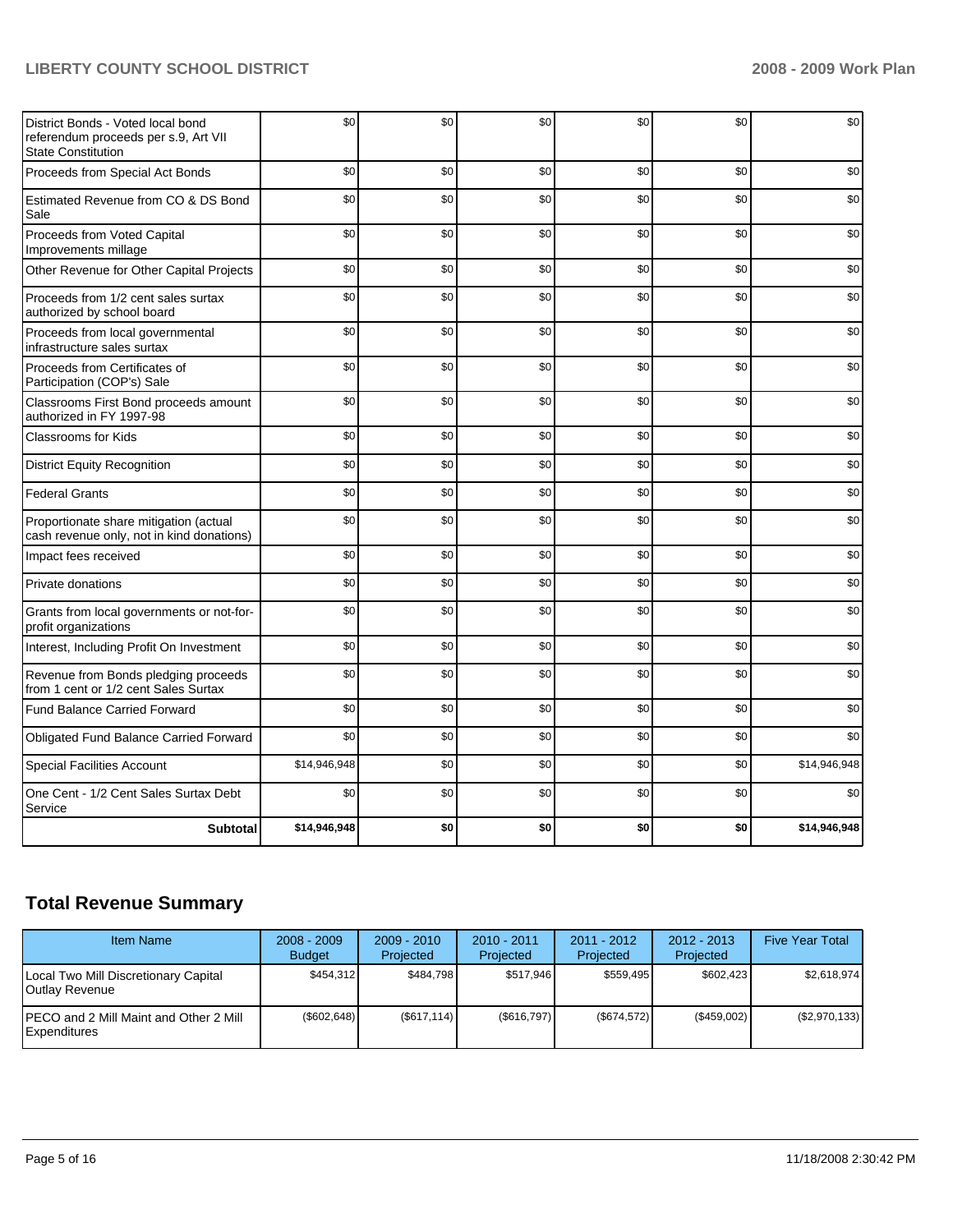| <b>PECO Maintenance Revenue</b>              | \$94,664                       | \$113,684                  | \$152,149                | \$143,923                | \$143,421                | \$647,841              |
|----------------------------------------------|--------------------------------|----------------------------|--------------------------|--------------------------|--------------------------|------------------------|
| <b>Available 2 Mill for New Construction</b> | (\$148,336)                    | (\$132,316)                | (\$98,851)               | (\$115,077)              | \$143,421                | (\$351,159)            |
| <b>Item Name</b>                             | $2008 - 2009$<br><b>Budget</b> | $2009 - 2010$<br>Projected | 2010 - 2011<br>Projected | 2011 - 2012<br>Projected | 2012 - 2013<br>Projected | <b>Five Year Total</b> |
| ICO & DS Revenue                             | \$12,044                       | \$12,044                   | \$12,044                 | \$12,044                 | \$12,044                 | \$60,220               |
| IPECO New Construction Revenue               | \$454,809                      | \$0                        | \$102,483                | \$313,308                | \$125,241                | \$995,841              |
| <b>Other/Additional Revenue</b>              | \$14,946,948                   | \$0                        | \$0                      | \$0                      | \$0                      | \$14,946,948           |
| <b>Total Additional Revenue</b>              | \$15,413,801                   | \$12,044                   | \$114,527                | \$325,352                | \$137,285                | \$16,003,009           |
| <b>Total Available Revenue</b>               | \$15,265,465                   | (S120, 272)                | \$15,676                 | \$210,275                | \$280.706                | \$15,651,850           |

# **Project Schedules**

# **Capacity Project Schedules**

A schedule of capital outlay projects necessary to ensure the availability of satisfactory classrooms for the projected student enrollment in K-12 programs.

| <b>Project Description</b>           | Location                  |                          | 2008 - 2009 | 2009 - 2010 | 2010 - 2011 | 2011 - 2012 | 2012 - 2013 | Total    | Funded |
|--------------------------------------|---------------------------|--------------------------|-------------|-------------|-------------|-------------|-------------|----------|--------|
| Project description<br>not specified | Location not<br>specified | Planned<br>Cost:         | \$0         | \$0         | \$0         | \$0         | \$0         |          | \$0 No |
|                                      |                           | <b>Student Stations:</b> | $\mathbf 0$ | $\Omega$    | $\mathbf 0$ | $\Omega$    | $\Omega$    | $\Omega$ |        |
|                                      |                           | <b>Total Classrooms:</b> | $\mathbf 0$ | $\mathbf 0$ | $\mathbf 0$ | 0           | $\Omega$    | $\Omega$ |        |
|                                      |                           | Gross Sq Ft:             | $\mathbf 0$ | $\Omega$    | $\mathbf 0$ | $\Omega$    | $\Omega$    | ∩        |        |
| Project description<br>not specified | Location not<br>specified | Planned<br>Cost:         | \$0         | \$0         | \$0         | \$0         | \$0         |          | \$0 No |
|                                      |                           | <b>Student Stations:</b> | $\mathbf 0$ | $\Omega$    | $\mathbf 0$ | $\Omega$    | $\Omega$    | $\Omega$ |        |
|                                      |                           | <b>Total Classrooms:</b> | $\mathbf 0$ | $\Omega$    | $\mathbf 0$ | $\Omega$    | $\Omega$    | $\Omega$ |        |
|                                      |                           | Gross Sq Ft:             | $\mathbf 0$ | $\Omega$    | $\mathbf 0$ | $\Omega$    | $\Omega$    | $\Omega$ |        |
| Project description<br>not specified | Location not<br>specified | Planned<br>Cost:         | \$0         | \$0         | \$0         | \$0         | \$0         |          | \$0 No |
|                                      |                           | <b>Student Stations:</b> | 0           | $\mathbf 0$ | $\mathbf 0$ | $\mathbf 0$ | $\Omega$    | 0        |        |
|                                      |                           | Total Classrooms:        |             | $\mathbf 0$ | $\mathbf 0$ | $\mathbf 0$ | $\Omega$    | 0        |        |
|                                      |                           | Gross Sq Ft:             | $\mathbf 0$ | $\mathbf 0$ | $\mathbf 0$ | 0           | $\mathbf 0$ | $\Omega$ |        |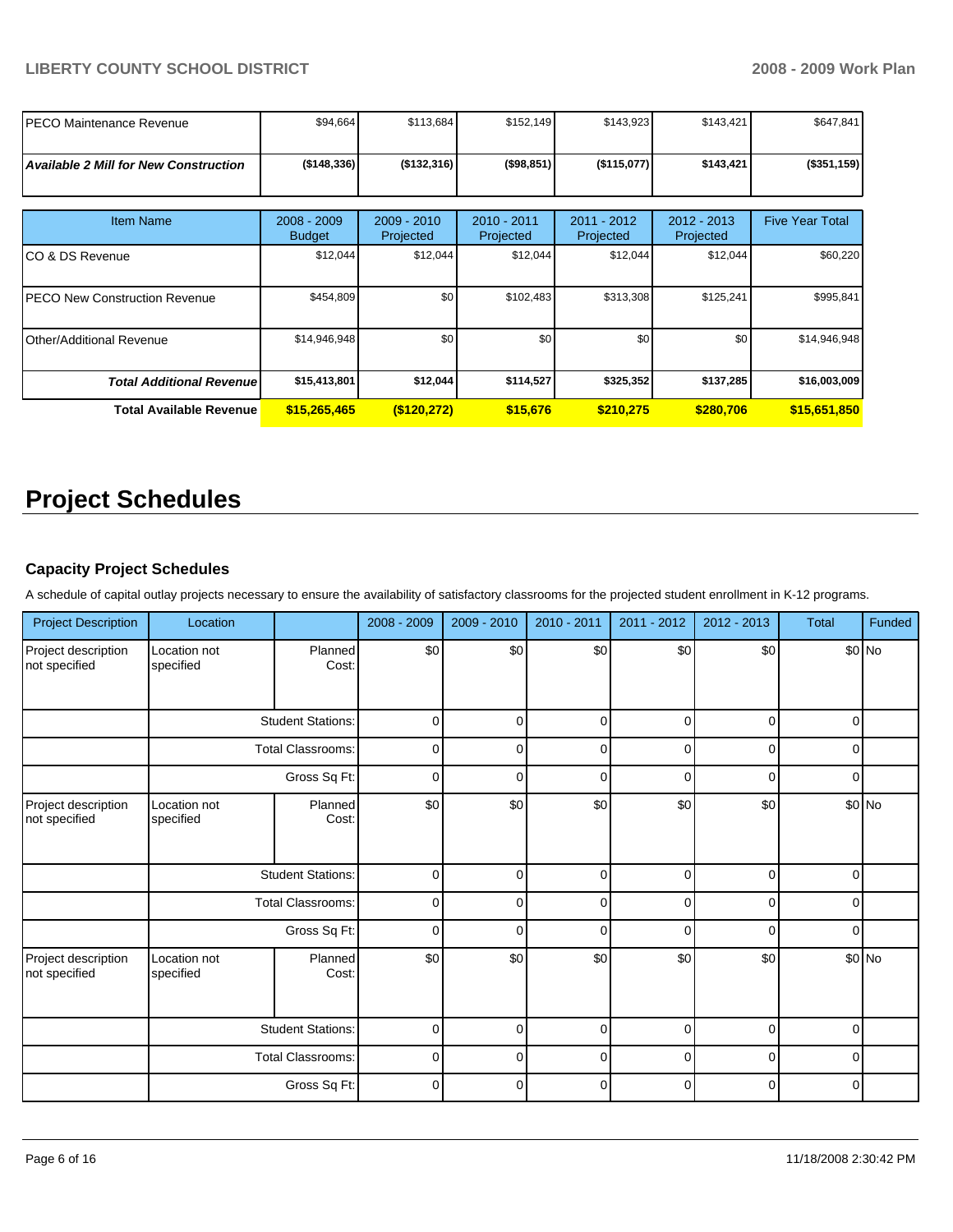| Project description<br>not specified | Location not<br>specified | Planned<br>Cost:         | \$0         | \$0         | \$0         | \$0         | \$0         |             | \$0 No |
|--------------------------------------|---------------------------|--------------------------|-------------|-------------|-------------|-------------|-------------|-------------|--------|
|                                      |                           | <b>Student Stations:</b> | 0           | 0           | $\mathbf 0$ | 0           | 0           | 0           |        |
|                                      |                           | Total Classrooms:        | 0           | 0           | $\mathbf 0$ | 0           | 0           | 0           |        |
|                                      |                           | Gross Sq Ft:             | 0           | 0           | $\mathbf 0$ | 0           | 0           | 0           |        |
| Project description<br>not specified | Location not<br>specified | Planned<br>Cost:         | \$0         | \$0         | \$0         | \$0         | \$0         |             | \$0 No |
|                                      |                           | <b>Student Stations:</b> | $\pmb{0}$   | $\mathbf 0$ | 0           | $\mathbf 0$ | $\mathbf 0$ | $\mathbf 0$ |        |
|                                      |                           | Total Classrooms:        | $\pmb{0}$   | $\pmb{0}$   | $\mathbf 0$ | 0           | 0           | 0           |        |
|                                      |                           | Gross Sq Ft:             | $\mathbf 0$ | $\mathbf 0$ | $\mathbf 0$ | 0           | 0           | $\mathbf 0$ |        |
| Project description<br>not specified | Location not<br>specified | Planned<br>Cost:         | \$0         | \$0         | \$0         | \$0         | \$0         |             | \$0 No |
|                                      |                           | <b>Student Stations:</b> | 0           | 0           | $\mathbf 0$ | 0           | 0           | 0           |        |
|                                      |                           | Total Classrooms:        | 0           | 0           | $\mathbf 0$ | 0           | 0           | 0           |        |
|                                      |                           | Gross Sq Ft:             | 0           | 0           | $\mathbf 0$ | 0           | 0           | $\mathbf 0$ |        |
| Project description<br>not specified | Location not<br>specified | Planned<br>Cost:         | \$0         | \$0         | \$0         | \$0         | \$0         |             | \$0 No |
|                                      |                           | <b>Student Stations:</b> | $\pmb{0}$   | $\pmb{0}$   | $\pmb{0}$   | 0           | $\mathbf 0$ | 0           |        |
|                                      |                           | Total Classrooms:        | 0           | $\mathbf 0$ | 0           | 0           | 0           | $\mathbf 0$ |        |
|                                      |                           | Gross Sq Ft:             | $\mathbf 0$ | $\mathbf 0$ | $\mathbf 0$ | 0           | 0           | $\mathbf 0$ |        |
| Project description<br>not specified | Location not<br>specified | Planned<br>Cost:         | \$0         | \$0         | \$0         | \$0         | \$0         |             | \$0 No |
|                                      |                           | <b>Student Stations:</b> | $\Omega$    | $\Omega$    | $\Omega$    | $\Omega$    | $\Omega$    | $\Omega$    |        |
|                                      |                           | Total Classrooms:        | 0           | 0           | 0           | 0           | 0           | 0           |        |
|                                      |                           | Gross Sq Ft:             | $\pmb{0}$   | $\pmb{0}$   | $\pmb{0}$   | 0           | 0           | 0           |        |
| Project description<br>not specified | Location not<br>specified | Planned<br>Cost:         | \$0         | \$0         | \$0         | \$0         | \$0         |             | \$0 No |
|                                      |                           | <b>Student Stations:</b> | $\pmb{0}$   | $\pmb{0}$   | $\pmb{0}$   | 0           | $\pmb{0}$   | $\mathbf 0$ |        |
|                                      |                           | Total Classrooms:        | $\pmb{0}$   | $\pmb{0}$   | $\pmb{0}$   | 0           | $\mathbf 0$ | 0           |        |
|                                      |                           | Gross Sq Ft:             | $\pmb{0}$   | $\pmb{0}$   | $\mathbf 0$ | 0           | 0           | 0           |        |
| Project description<br>not specified | Location not<br>specified | Planned<br>Cost:         | \$0         | \$0         | \$0         | \$0         | \$0         |             | \$0 No |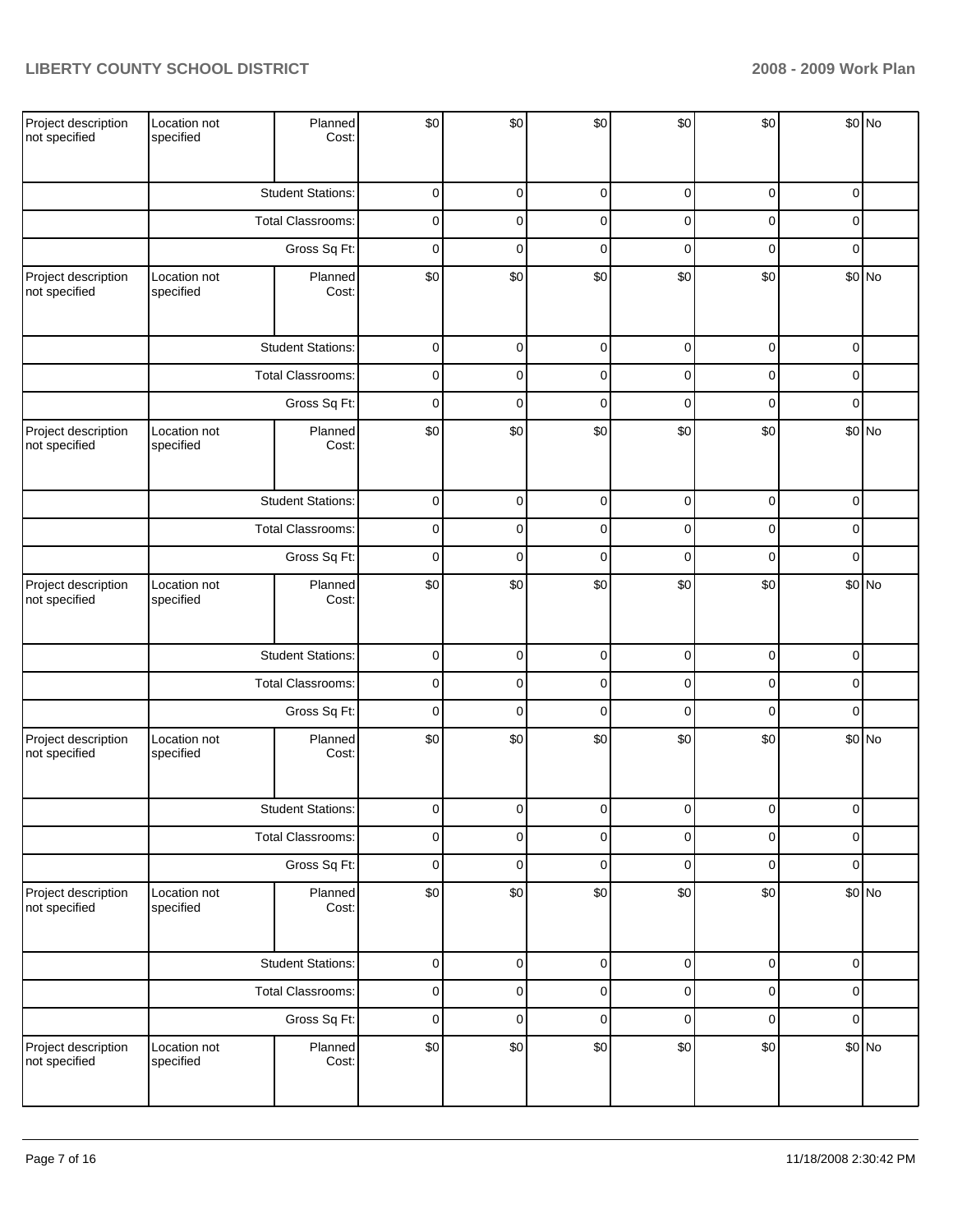| Gross Sq Ft:                                                                  |              |                                                      |                          |          |                |             |                                 |  |
|-------------------------------------------------------------------------------|--------------|------------------------------------------------------|--------------------------|----------|----------------|-------------|---------------------------------|--|
|                                                                               |              | 18                                                   | 0                        | $\bf{0}$ |                | $\mathbf 0$ | 18                              |  |
|                                                                               |              | 344                                                  | 0                        | 0        |                | 0           | 344                             |  |
| <b>Planned Cost:</b>                                                          |              | \$14,946,948                                         | \$0                      | \$0      |                | \$0         | \$14,946,948                    |  |
|                                                                               |              |                                                      |                          |          |                |             |                                 |  |
|                                                                               | Gross Sq Ft: | 55,000                                               | ∩                        | $\Omega$ |                | 0           | 55,000                          |  |
| <b>Total Classrooms:</b>                                                      |              | 18                                                   |                          | $\Omega$ | Οl             | $\Omega$    | 18                              |  |
| <b>Student Stations:</b>                                                      |              | 344                                                  |                          | $\Omega$ | 01             | 0           | 344                             |  |
| <b>HOSFORD</b><br>Planned<br><b>ELEMENTARY</b><br>Cost:<br><b>JUNIOR HIGH</b> |              | \$14,946,948                                         | \$0                      | \$0      | \$0            | \$0         | \$14,946,948 Yes                |  |
|                                                                               | Gross Sq Ft: | 0                                                    |                          | $\Omega$ | ٥I             | 0           | 0                               |  |
| <b>Total Classrooms:</b>                                                      |              | 0                                                    |                          | $\Omega$ | $\overline{0}$ | 0           | 0                               |  |
|                                                                               |              | 0                                                    |                          | $\Omega$ | $\overline{0}$ | 0           | 0                               |  |
|                                                                               |              | <b>Student Stations:</b><br><b>Student Stations:</b> | <b>Total Classrooms:</b> |          |                |             | $\overline{0}$<br>\$0<br>0<br>0 |  |

# **Other Project Schedules**

Major renovations, remodeling, and additions of capital outlay projects that do not add capacity to schools.

| <b>Project Description</b>                               | Location                   | $2008 - 2009$<br>Actual Budget | $2009 - 2010$<br>Projected | 2010 - 2011<br>Projected | $2011 - 2012$<br>Projected | $2012 - 2013$<br>Projected | Total | Funded             |
|----------------------------------------------------------|----------------------------|--------------------------------|----------------------------|--------------------------|----------------------------|----------------------------|-------|--------------------|
| New ROTC building/portables<br><b>I</b> replacement      | <b>LIBERTY SENIOR HIGH</b> | \$0                            | \$0                        | \$0                      | \$0                        | \$0                        |       | \$0 <sup>Yes</sup> |
| Project description not specified Location not specified |                            | \$0                            | \$0                        | \$0                      | \$0 <sub>1</sub>           | \$0                        |       | $$0$ No            |
|                                                          |                            | \$0                            | \$0                        | \$0                      | \$0                        | \$0                        | \$0   |                    |

# **Additional Project Schedules**

Any projects that are not identified in the last approved educational plant survey.

| <b>Project Description</b>           | Location                  | <b>Num</b> | 2008 - 2009<br>Classroom   Actual Budget | 2009 - 2010<br>Projected | $2010 - 2011$<br>Projected | 2011 - 2012<br>Projected | 2012 - 2013<br>Projected | <b>Total</b>     | Funded |
|--------------------------------------|---------------------------|------------|------------------------------------------|--------------------------|----------------------------|--------------------------|--------------------------|------------------|--------|
| Project description not<br>specified | Location not<br>specified |            | \$0                                      | \$0                      | \$0                        | \$0                      | \$0                      |                  | \$0 No |
|                                      |                           |            | \$0                                      | \$0                      | \$0                        | \$0                      | \$0                      | \$0 <sub>1</sub> |        |

## **Non Funded Growth Management Project Schedules**

Schedule indicating which projects, due to planned development, that CANNOT be funded from current revenues projected over the next five years.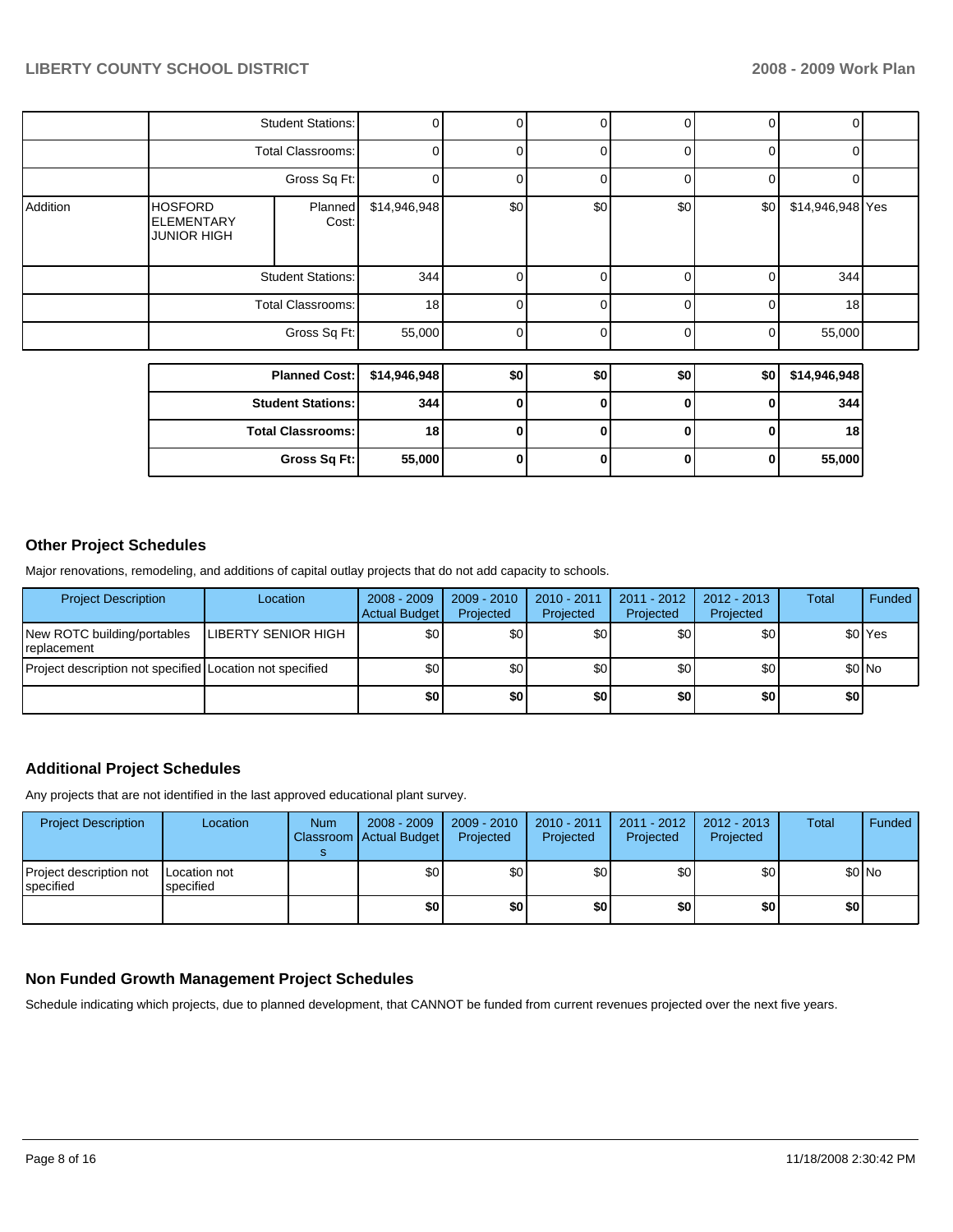# **LIBERTY COUNTY SCHOOL DISTRICT 2008 - 2009 Work Plan**

| <b>Project Description</b>                                            | $2008 - 2009$<br>Actual Budget | $2009 - 2010$<br>Projected | $2010 - 2011$<br>Projected | $2011 - 2012$<br>Projected | $2012 - 2013$<br>Projected | Total          | <b>Funded</b> |
|-----------------------------------------------------------------------|--------------------------------|----------------------------|----------------------------|----------------------------|----------------------------|----------------|---------------|
| W.R.Tolar School: Build<br>additional wing and covered<br> play area. | \$0                            | \$0                        | \$0                        | \$0                        | \$5,000,000                | \$5,000,000 No |               |
| Project description not specified                                     | \$0                            | \$0                        | \$0                        | \$0                        | \$0                        |                | $$0$ No       |
| Project description not specified                                     | \$0                            | \$0                        | \$0                        | \$0                        | \$0                        |                | $$0$ No       |
|                                                                       | \$0                            | \$0                        | \$0                        | \$0                        | \$5,000,000                | \$5,000,000    |               |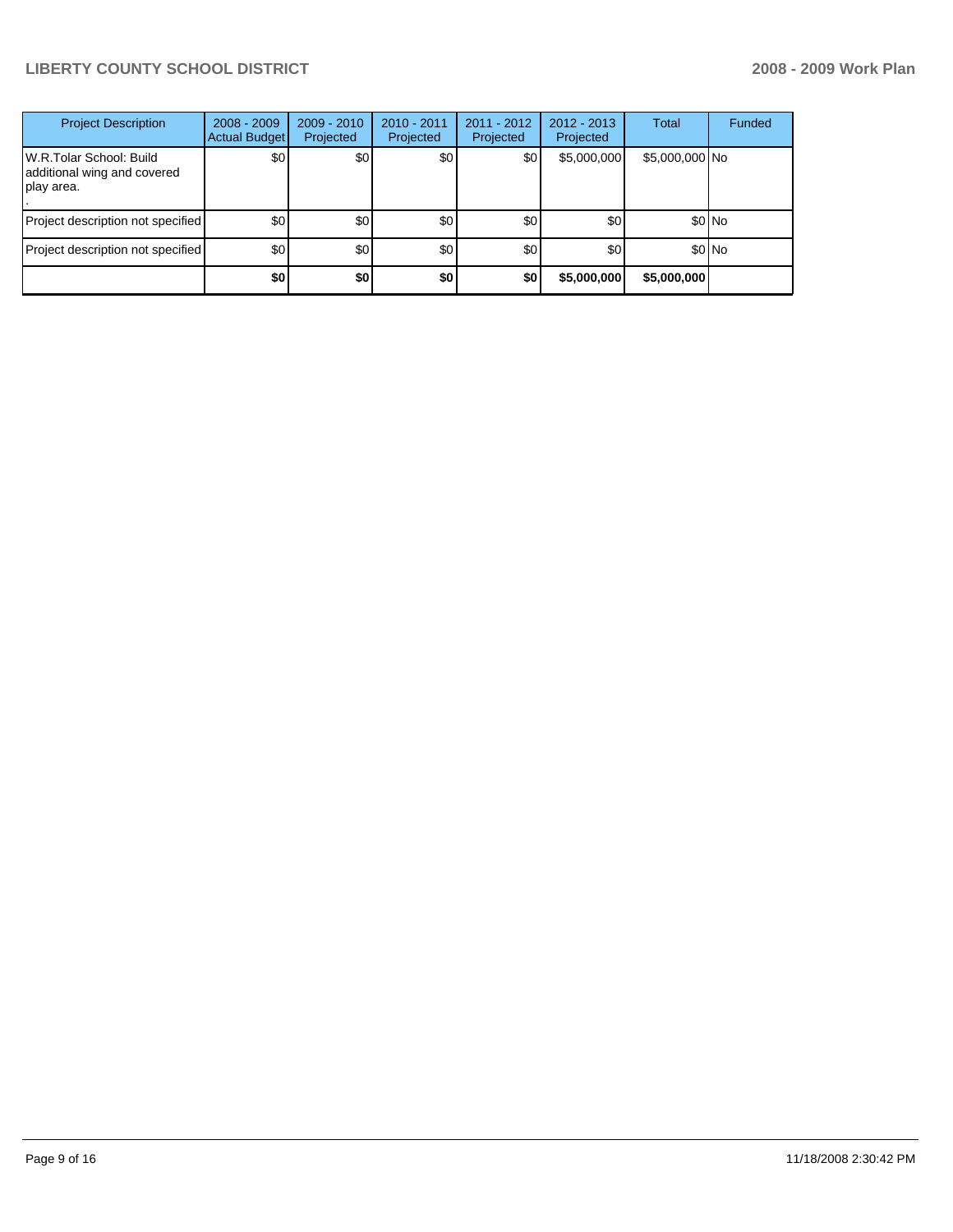# **Tracking**

# **Capacity Tracking**

| Location                                                      | $2008 -$<br>2009 Satis.<br>Stu. Sta. | Actual<br>$2008 -$<br><b>2009 FISH</b><br>Capacity | Actual<br>$2007 -$<br>2008<br><b>COFTE</b> | # Class<br><b>Rooms</b> | Actual<br>Average<br>$2008 -$<br>2009 Class<br><b>Size</b> | Actual<br>$2008 -$<br>2009<br><b>Utilization</b> | <b>New</b><br>Stu.<br>Capacity | <b>New</b><br>Rooms to<br>be<br>Added/Re<br>moved | Projected<br>$2012 -$<br>2013<br><b>COFTE</b> | Projected<br>$2012 -$<br>2013<br><b>Utilization</b> | Projected<br>$2012 -$<br>2013 Class<br><b>Size</b> |
|---------------------------------------------------------------|--------------------------------------|----------------------------------------------------|--------------------------------------------|-------------------------|------------------------------------------------------------|--------------------------------------------------|--------------------------------|---------------------------------------------------|-----------------------------------------------|-----------------------------------------------------|----------------------------------------------------|
| ILIBERTY SENIOR HIGH                                          | 568                                  | 426                                                | 313                                        | 24                      | 13                                                         | 74.00 %                                          |                                |                                                   | 264                                           | 62.00 %                                             | 11                                                 |
| <b>ILIBERTY EDUCATION &amp;</b><br>IADMINISTRATIVE<br>ICENTER | 304                                  | 304                                                | 31                                         | 14                      | $\sim$                                                     | 10.00 %                                          |                                |                                                   | 30 <sup>1</sup>                               | 10.00 %                                             | $\overline{2}$                                     |
| IHOSFORD<br>IELEMENTARY JUNIOR<br>Ініgн                       | 401                                  | 361                                                | 289                                        | 21                      | 14                                                         | 80.00 %                                          |                                |                                                   | 489                                           | 135.00 %                                            | 23                                                 |
| IW R TOLAR K-8                                                | 844                                  | 760                                                | 640                                        | 42                      | 15 <sup>1</sup>                                            | 84.00 %                                          |                                |                                                   | 736                                           | 97.00 %                                             | 18                                                 |
|                                                               | 2,117                                | 1,851                                              | 1,273                                      | 101                     | 13                                                         | 68.76 %                                          |                                | 0                                                 | 1,519                                         | 82.06 %                                             | 15                                                 |

The COFTE Projected Total (1,519) for 2012 - 2013 must match the Official Forecasted COFTE Total (1,519 ) for 2012 - 2013 before this section can be completed. In the event that the COFTE Projected Total does not match the Official forecasted COFTE, then the Balanced Projected COFTE Table should be used to balance COFTE.

| Projected COFTE for 2012 - 2013 |       | <b>Grade Level Type</b> | <b>Balanced Projected</b><br>COFTE for 2012 - 2013 |
|---------------------------------|-------|-------------------------|----------------------------------------------------|
| Elementary (PK-3)               | 654   |                         |                                                    |
| Middle (4-8)                    | 601   |                         |                                                    |
|                                 |       | Elementary (PK-3)       | $\overline{0}$                                     |
| High (9-12)                     | 264   |                         |                                                    |
|                                 |       | Middle (4-8)            | $\overline{0}$                                     |
|                                 | 1,519 |                         |                                                    |
|                                 |       | High (9-12)             | $\overline{0}$                                     |
|                                 |       |                         |                                                    |
|                                 |       |                         | 1.519                                              |

# **Relocatable Replacement**

Number of relocatable classrooms clearly identified and scheduled for replacement in the school board adopted financially feasible 5-year district work program.

| Location                               | $2008 - 2009$ | $2009 - 2010$ | 2010 - 2011   2011 - 2012   2012 - 2013   Year 5 Total |  |
|----------------------------------------|---------------|---------------|--------------------------------------------------------|--|
| IHOSFORD ELEMENTARY JUNIOR HIGH        |               |               |                                                        |  |
| <b>Total Relocatable Replacements:</b> |               |               |                                                        |  |

# **Charter Schools Tracking**

Information regarding the use of charter schools.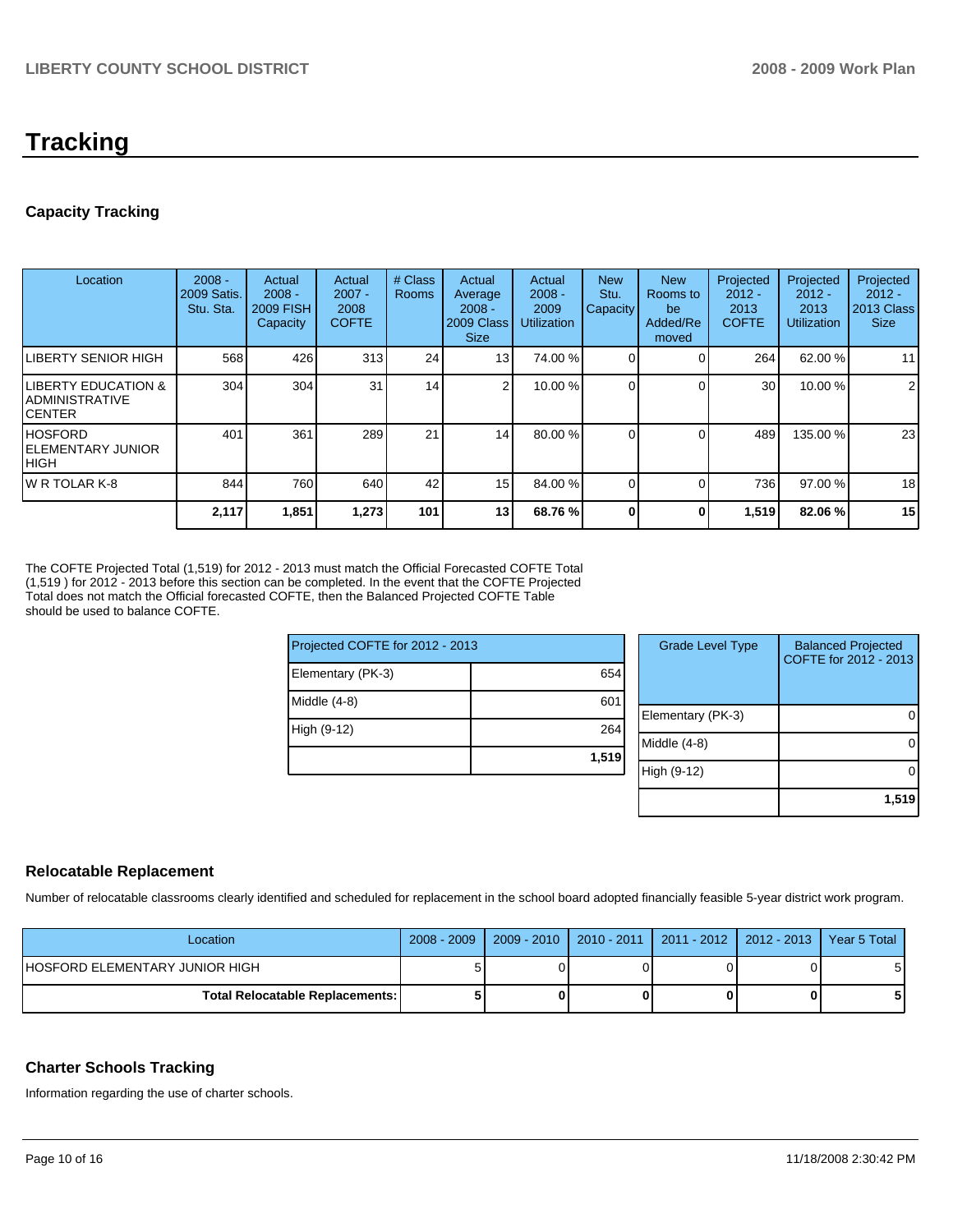Nothing reported for this section.

# **Special Purpose Classrooms Tracking**

The number of classrooms that will be used for certain special purposes in the current year, by facility and type of classroom, that the district will, 1), not use for educational purposes, and 2), the co-teaching classrooms that are not open plan classrooms and will be used for educational purposes.

| School                               | <b>School Type</b> | # of Elementary<br>K-3 Classrooms | # of Middle 4-8<br><b>Classrooms</b> | $#$ of High 9-12<br><b>Classrooms</b> | # of $ESE$<br><b>Classrooms</b> | # of Combo<br><b>Classrooms</b> | <b>Total</b><br><b>Classrooms</b> |
|--------------------------------------|--------------------|-----------------------------------|--------------------------------------|---------------------------------------|---------------------------------|---------------------------------|-----------------------------------|
| <b>Total Educational Classrooms:</b> |                    |                                   |                                      |                                       |                                 |                                 | 01                                |
|                                      |                    |                                   |                                      |                                       |                                 |                                 |                                   |
| School                               | <b>School Type</b> | # of Elementary<br>K-3 Classrooms | # of Middle 4-8<br><b>Classrooms</b> | $#$ of High 9-12<br><b>Classrooms</b> | # of $ESE$<br>Classrooms        | # of Combo<br><b>Classrooms</b> | Total<br><b>Classrooms</b>        |
| <b>Total Co-Teaching Classrooms:</b> |                    |                                   |                                      |                                       |                                 |                                 | 01                                |

## **Infrastructure Tracking**

**Necessary offsite infrastructure requirements resulting from expansions or new schools. This section should include infrastructure information related to capacity project schedules and other project schedules (Section 4).** 

Not Specified

**Proposed location of planned facilities, whether those locations are consistent with the comprehensive plans of all affected local governments, and recommendations for infrastructure and other improvements to land adjacent to existing facilities. Provisions of 1013.33(12), (13) and (14) and 1013.36 must be addressed for new facilities planned within the 1st three years of the plan (Section 5).** 

Not Specified

**Consistent with Comp Plan?** No

# **Net New Classrooms**

The number of classrooms, by grade level and type of construction, that were added during the last fiscal year.

| List the net new classrooms added in the 2007 - 2008 fiscal year.                                                                                       |                                     |                                 |                                |                                                                        | List the net new classrooms to be added in the 2008 - 2009 fiscal<br>year. |                            |                                |                        |
|---------------------------------------------------------------------------------------------------------------------------------------------------------|-------------------------------------|---------------------------------|--------------------------------|------------------------------------------------------------------------|----------------------------------------------------------------------------|----------------------------|--------------------------------|------------------------|
| "Classrooms" is defined as capacity carrying classrooms that are added to increase<br>capacity to enable the district to meet the Class Size Amendment. |                                     |                                 |                                | Totals for fiscal year 2008 - 2009 should match totals in Section 15A. |                                                                            |                            |                                |                        |
| Location                                                                                                                                                | $2007 - 2008$ #<br><b>Permanent</b> | 2007 - 2008 #<br><b>Modular</b> | $2007 - 2008$ #<br>Relocatable | 2007 - 2008<br>Total                                                   | $2008 - 2009$ #<br>Permanent                                               | $2008 - 2009$ #<br>Modular | $2008 - 2009$ #<br>Relocatable | $2008 - 2009$<br>Total |
| Elementary (PK-3)                                                                                                                                       |                                     |                                 |                                |                                                                        | 13                                                                         |                            |                                | 13 <sup>l</sup>        |
| Middle (4-8)                                                                                                                                            |                                     |                                 |                                |                                                                        |                                                                            |                            |                                | 51                     |
| High (9-12)                                                                                                                                             |                                     |                                 |                                |                                                                        |                                                                            |                            |                                | $\Omega$               |
|                                                                                                                                                         |                                     |                                 |                                |                                                                        | 18                                                                         |                            |                                | 18 <sup>l</sup>        |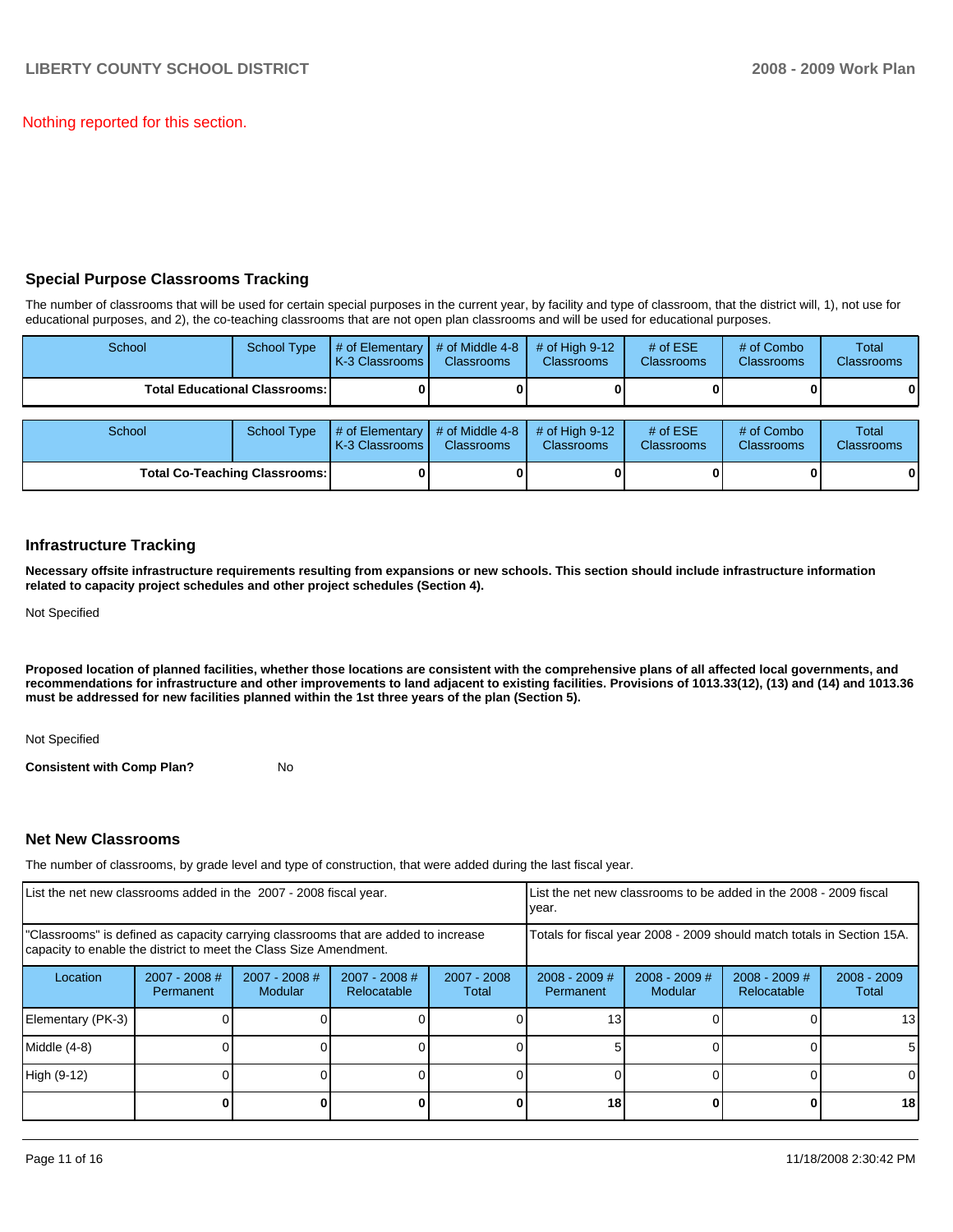## **Relocatable Student Stations**

Number of students that will be educated in relocatable units, by school, in the current year, and the projected number of students for each of the years in the workplan.

| <b>Site</b>                                   | $2008 - 2009$ | $2009 - 2010$ | $2010 - 2011$ | 2011 - 2012 | 2012 - 2013 | 5 Year Average |
|-----------------------------------------------|---------------|---------------|---------------|-------------|-------------|----------------|
| IHOSFORD ELEMENTARY JUNIOR HIGH               | 106           |               |               |             |             | 21             |
| IW R TOLAR K-8                                |               |               |               |             |             | 14             |
| ILIBERTY SENIOR HIGH                          | 25            |               |               |             |             | -5             |
| LIBERTY EDUCATION & ADMINISTRATIVE<br>ICENTER | 106           |               |               |             |             | 21             |

| Totals for LIBERTY COUNTY SCHOOL DISTRICT         |       |       |       |       |       |       |
|---------------------------------------------------|-------|-------|-------|-------|-------|-------|
| Total students in relocatables by year.           | 309   |       |       |       |       | 62    |
| Total number of COFTE students projected by year. | 1,301 | 1,339 | 1,377 | 1.448 | 1.519 | 1,397 |
| Percent in relocatables by year.                  | 24%   | 0%    | 0%    | 0 % I | $0\%$ | 4 %   |

# **Leased Facilities Tracking**

Exising leased facilities and plans for the acquisition of leased facilities, including the number of classrooms and student stations, as reported in the educational plant survey, that are planned in that location at the end of the five year workplan.

| Location                                  | # of Leased<br>Classrooms 2008 - I<br>2009 | <b>FISH Student</b><br><b>Stations</b> | Owner | # of Leased<br>Classrooms 2012 -<br>2013 | <b>FISH Student</b><br><b>Stations</b> |
|-------------------------------------------|--------------------------------------------|----------------------------------------|-------|------------------------------------------|----------------------------------------|
| HOSFORD ELEMENTARY JUNIOR HIGH            |                                            | 88                                     |       |                                          | ΟI                                     |
| IW R TOLAR K-8                            |                                            | 72                                     |       |                                          | $\Omega$                               |
| ILIBERTY SENIOR HIGH                      |                                            |                                        |       |                                          | $\Omega$                               |
| LIBERTY EDUCATION & ADMINISTRATIVE CENTER |                                            |                                        |       |                                          | $\Omega$                               |
|                                           |                                            | 160                                    |       |                                          | 01                                     |

# **Failed Standard Relocatable Tracking**

Relocatable units currently reported by school, from FISH, and the number of relocatable units identified as 'Failed Standards'.

Nothing reported for this section.

# **Planning**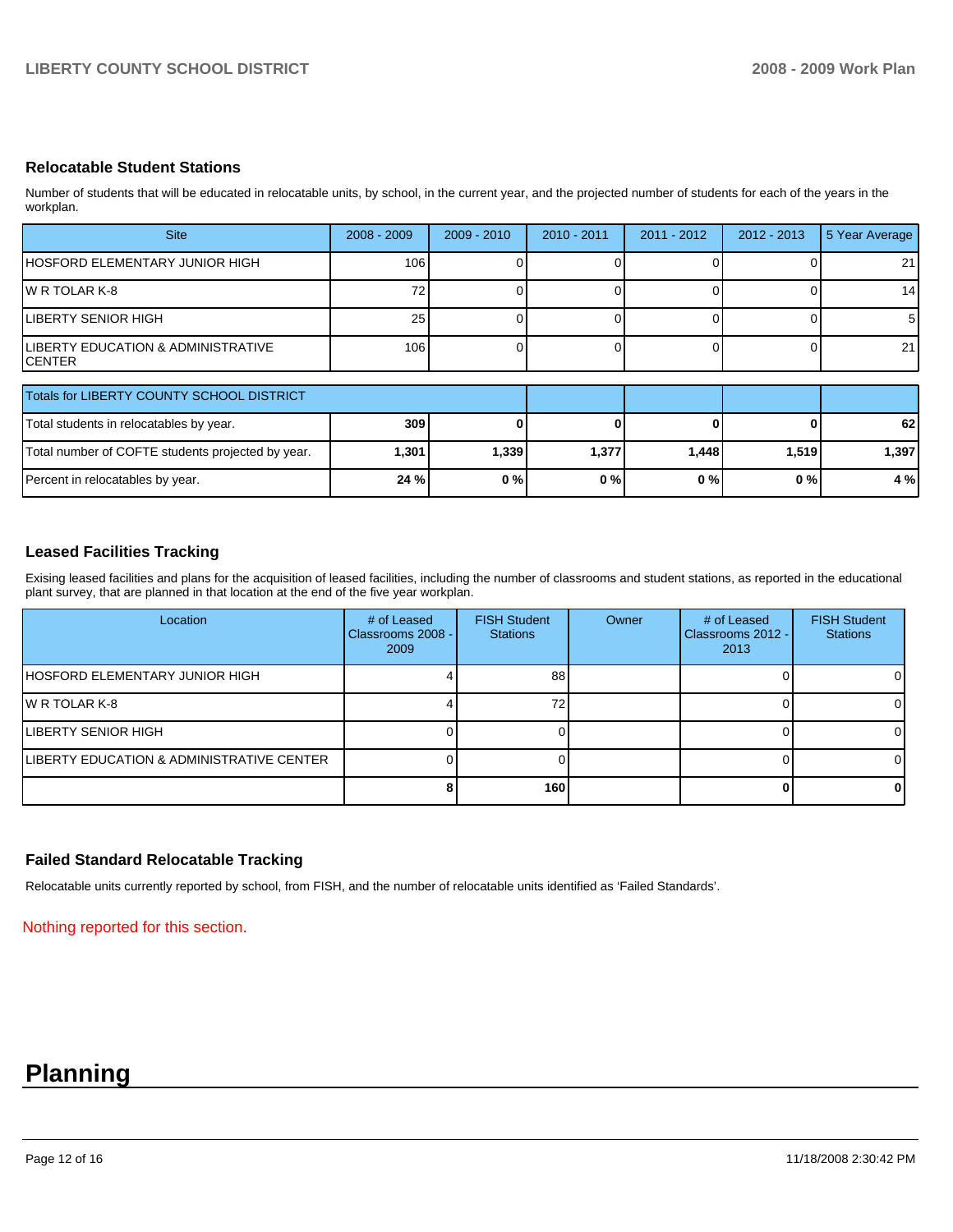## **Class Size Reduction Planning**

**Plans approved by the school board that reduce the need for permanent student stations such as acceptable school capacity levels, redistricting, busing, year-round schools, charter schools, magnet schools, public-private partnerships, multitrack scheduling, grade level organization, block scheduling, or other alternatives.** 

At this time Liberty County has no plans to reduce the number of permenent student stations

## **School Closure Planning**

**Plans for the closure of any school, including plans for disposition of the facility or usage of facility space, and anticipated revenues.** 

The district has no plans to close any schools.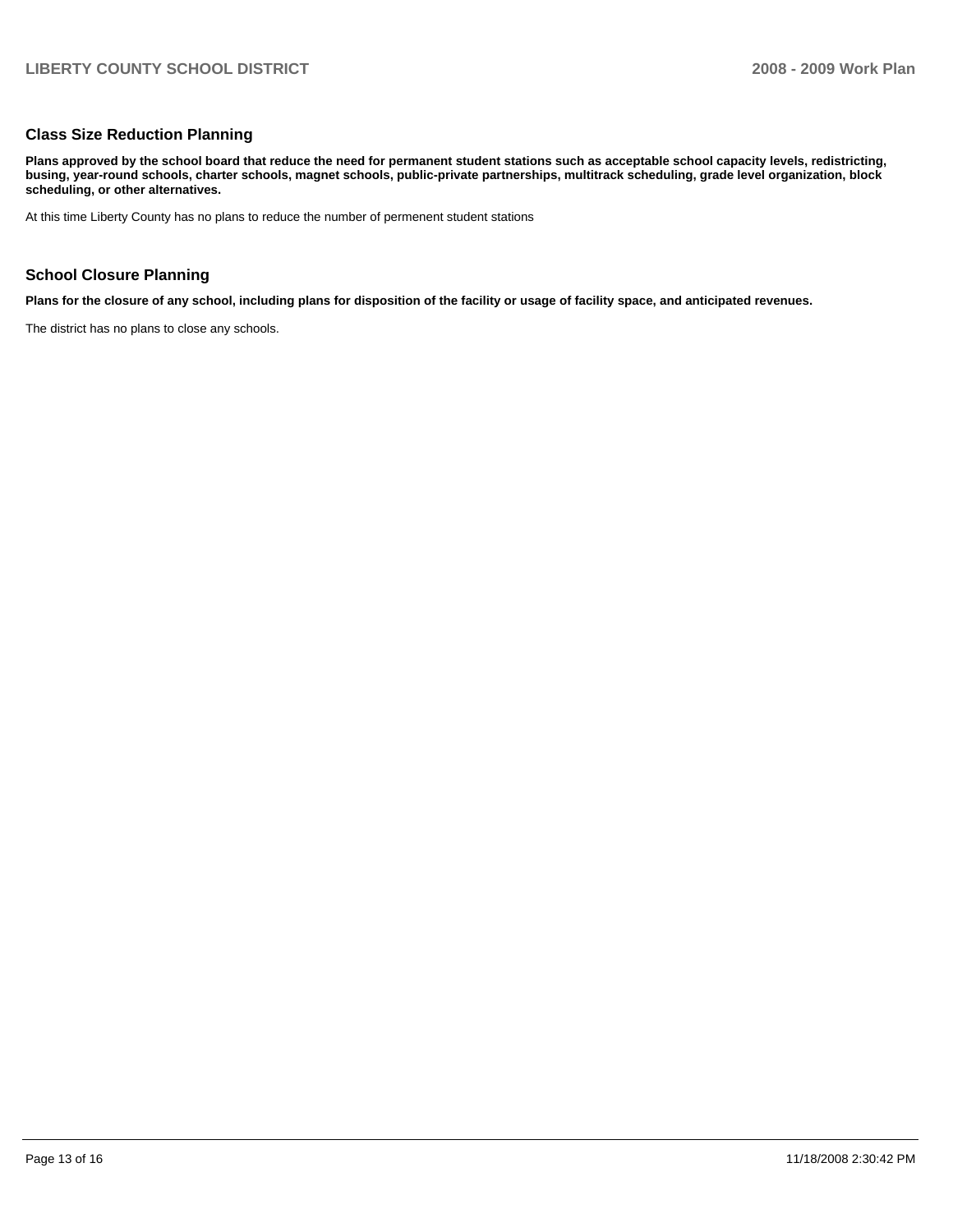# **Long Range Planning**

### **Ten-Year Maintenance**

District projects and locations regarding the projected need for major renovation, repair, and maintenance projects within the district in years 6-10 beyond the projects plans detailed in the five years covered by the work plan.

Nothing reported for this section.

## **Ten-Year Capacity**

Schedule of capital outlay projects projected to ensure the availability of satisfactory student stations for the projected student enrollment in K-12 programs for the future 5 years beyond the 5-year district facilities work program.

Nothing reported for this section.

## **Ten-Year Planned Utilization**

Schedule of planned capital outlay projects identifying the standard grade groupings, capacities, and planned utilization rates of future educational facilities of the district for both permanent and relocatable facilities.

| Grade Level Projections         | <b>FISH</b><br>Student<br><b>Stations</b> | Actual 2007 -<br><b>2008 FISH</b><br>Capacity | Actual<br>$2007 -$<br>2008<br><b>COFTE</b> | Actual 2007 - 2008<br><b>Utilization</b> | Actual 2008 - 2009 / 2017 - 2018 new<br>Student Capacity to be added/removed | 2018 COFTE      | Projected 2017 - Projected 2017 -<br>2018 Utilization |
|---------------------------------|-------------------------------------------|-----------------------------------------------|--------------------------------------------|------------------------------------------|------------------------------------------------------------------------------|-----------------|-------------------------------------------------------|
| Elementary - District<br>Totals |                                           |                                               | 0.00                                       | $0.00 \%$                                |                                                                              | 38 <sub>l</sub> | 0.00%                                                 |
| Middle - District Totals        |                                           |                                               | 0.00                                       | $0.00 \%$                                |                                                                              |                 | 0.00%                                                 |
| High - District Totals          | 1.813                                     | 1.547                                         | .241.96                                    | 80.28 %                                  |                                                                              | 77              | 4.98%                                                 |
| Other - ESE, etc                | 324                                       | 304                                           | 30.83                                      | 10.20 %                                  |                                                                              |                 | 0.00%                                                 |
|                                 | 2.137                                     | 1,851                                         | 1.272.79                                   | 68.76 %                                  |                                                                              | 115             | 6.21%                                                 |

## **Ten-Year Infrastructure Planning**

**Proposed Location of Planned New, Remodeled, or New Additions to Facilities in 06 thru 10 out years (Section 28).** 

Nothing reported for this section.

Plans for closure of any school, including plans for disposition of the facility or usage of facility space, and anticipated revenues in the 06 thru 10 out **years (Section 29).**